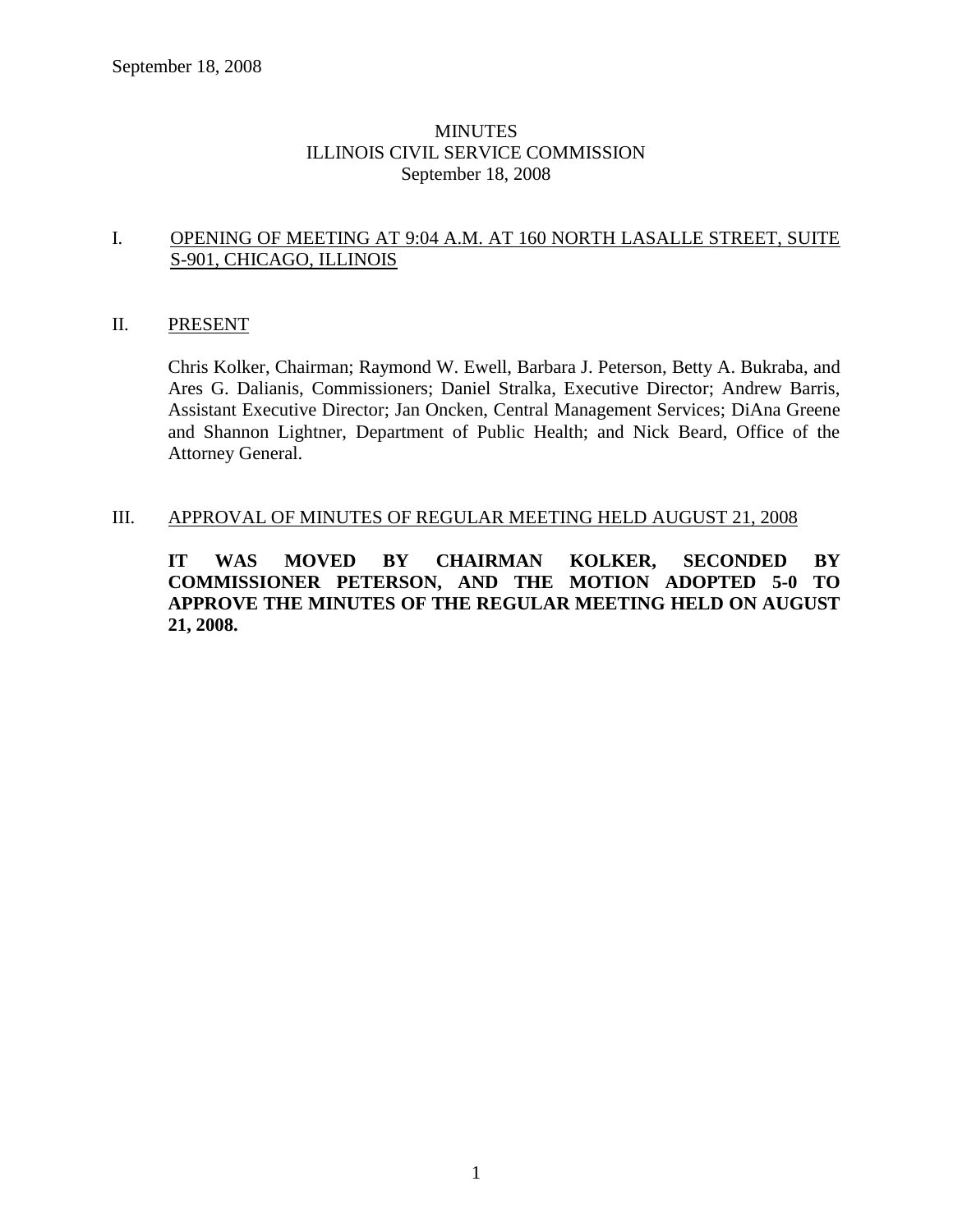#### IV. EXEMPTIONS UNDER SECTION 4d(3) OF THE PERSONNEL CODE

# A. Report on Exempt Positions

| <b>Employees</b><br>Positions<br><u>Agency</u> |  |
|------------------------------------------------|--|
|                                                |  |
|                                                |  |
|                                                |  |
|                                                |  |
|                                                |  |
|                                                |  |
|                                                |  |
|                                                |  |
|                                                |  |
|                                                |  |
|                                                |  |
|                                                |  |
|                                                |  |
|                                                |  |
|                                                |  |
|                                                |  |
|                                                |  |
|                                                |  |
|                                                |  |
|                                                |  |
|                                                |  |
|                                                |  |
|                                                |  |
|                                                |  |
|                                                |  |
|                                                |  |
|                                                |  |
|                                                |  |
|                                                |  |
|                                                |  |
|                                                |  |
|                                                |  |
|                                                |  |
|                                                |  |
|                                                |  |
|                                                |  |
|                                                |  |
|                                                |  |
|                                                |  |
|                                                |  |
|                                                |  |
|                                                |  |
|                                                |  |
|                                                |  |
|                                                |  |
|                                                |  |
|                                                |  |
|                                                |  |
|                                                |  |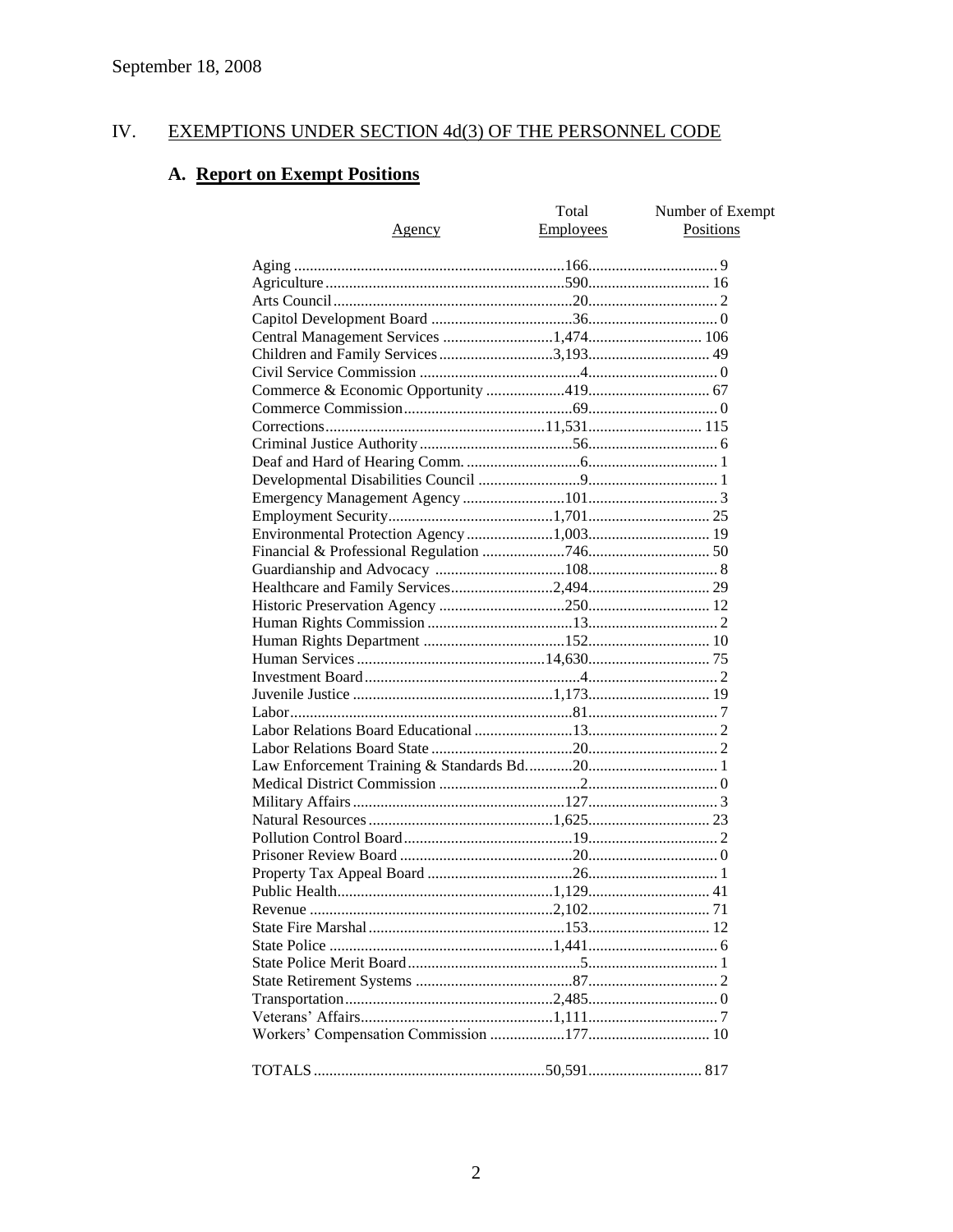# **B. Governing Rule - Jurisdiction B Exemptions**

- a) Before a position shall qualify for exemption from Jurisdiction B under Section 4d(3) of the Personnel Code, the position shall be directly responsible to:
	- 1. The Governor, or
	- 2. A departmental director or assistant director appointed by the Governor, or
	- 3. A board or commission appointed by the Governor, or
	- 4. The head of an agency created by Executive Order, or the director or assistant director of an agency carrying out statutory powers, whose offices are created by the Governor subject to legislative veto under Article V, Section 11, of the Constitution of 1970, which agency head, director, or assistant director may themselves be subject to exemption under Section 4d(3), or
	- 5. In an agency having a statutory assistant director, a deputy director exercising full line authority under the director for all operating entities of the agency, provided the statutory role of assistant director is vacant or is assigned clearly distinct and separate duties from the deputy director and as a colleague to him, or
	- 6. A line position organizationally located between the director and/or assistant director and a subordinate statutorily exempt position(s), provided the position proposed for exemption has line authority over the statutory exempt position(s), or
	- 7. The elected head of an independent agency in the executive, legislative, or judicial branch of government.
- b) If a position meets the above criterion, it must, in addition, be responsible for one or more of the following before it shall be approved as exempt:
	- 1. Directs programs defined by statute and/or departmental, board, or commission policy or possess significant authority when acting in the capacity of a director of programs to bind the agency.
	- 2. Makes decisions in exercising principal responsibility for the determination or execution of policy which fix objectives or state the principles to control action toward operating objectives of one or more divisions, such decisions being subject to review or reversal only by the director, assistant director, board, or commission.
	- 3. Participates in the planning and programming of departmental, board, or commission activities, integrating the plans and projections of related divisions, and the scheduling of projected work programs of those agencies.

\* \* \*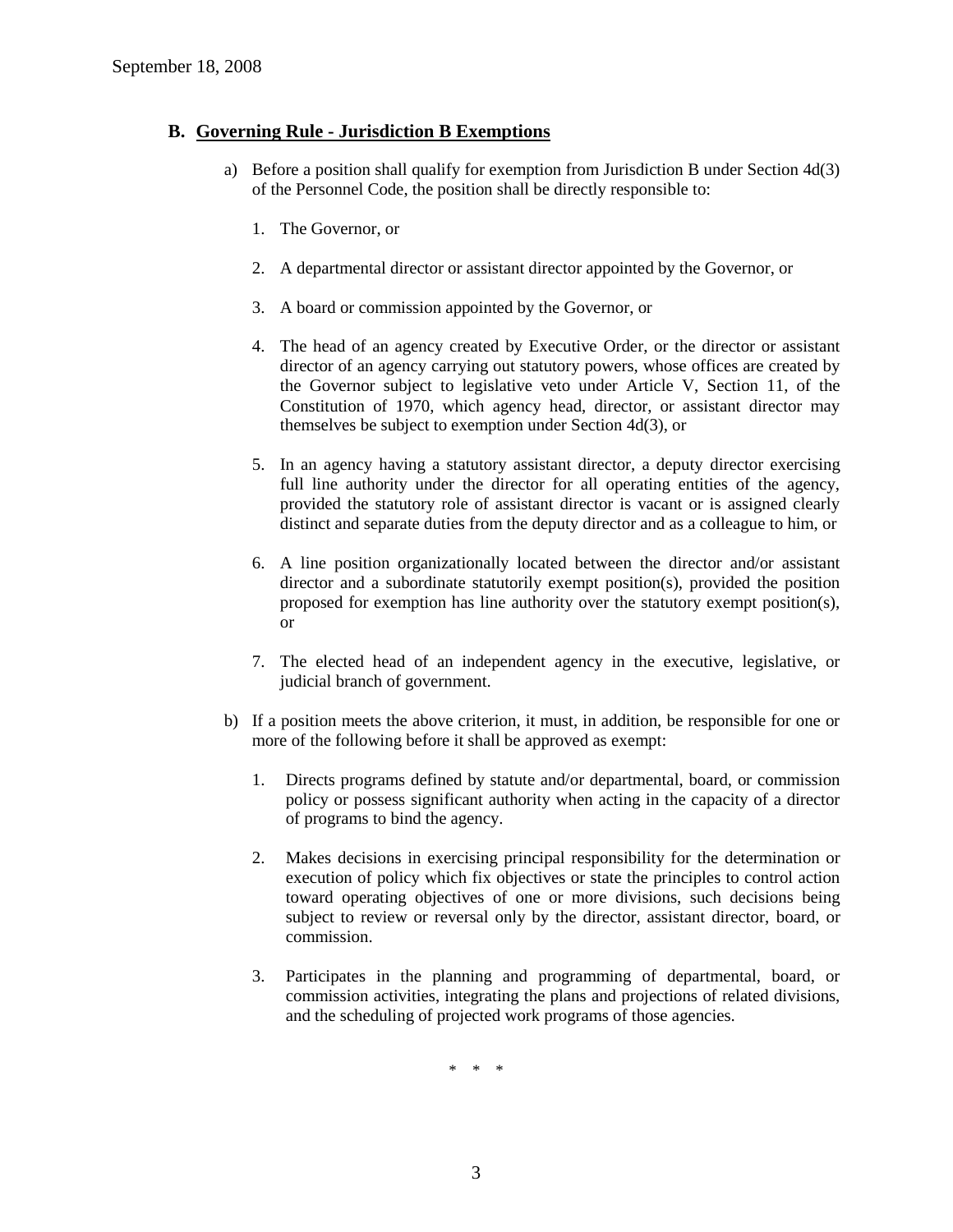# **C. Requests for 4d(3) Exemption**

- With regard to Item C, Executive Director Stralka reported that this request is for the Deputy Director of the Office of Men's Health for the Illinois Department of Public Health, a position that reports to the Director. This position has principal policy responsibilities for directing the Office of Men's Health which is an agency program defined by statute. In addition, there presently exists a 4d(3) exempt position directing the Office of Women's Health in the agency which has similar responsibilities. For these reasons, staff recommended approval of this request.
- As to Item D, Executive Director Stralka reported that this request is for the Community Outreach Administrator in the Illinois Department of Public Health, a position that reports to the Deputy Director of the Office of Women's Health who in turn reports to the agency Director. To meet the reporting requirement, the Deputy Director of the Office of Women's Health would have to be considered the equivalent of a statutory assistant director.

It was initially noted that this position is a Public Service Administrator, Option 6 and these titles are in the process of being organized into a bargaining unit. Just like last month, the agency has indicated that it will be requesting that this position be excluded from the bargaining unit, but no determination on that will be made in the near future. The agency was advised that should the Commission otherwise approve this request, it would most likely limit it to a 12 month period to allow the unionization issues to clear themselves up.

This position is responsible for developing and implementing outreach priorities for the Women's Health programs. Though the position description references "Women's Health Programs," its sole responsibility is the Illinois Breast and Cervical Cancer Program. Apparently, the establishment of an outreach program manager was a recommendation by the Center for Disease Control after conducting a program audit and this position resulted. It does not have any program development or implementation responsibilities, but does "develop internal policy recommendations" for targeting underserved women. These policy decisions are left to the Deputy Director. Simply speaking, this position's primary responsibilities will be to market and publicize the Illinois Breast and Cervical Cancer Program to uninsured women throughout the State of Illinois.

The agency is requesting principal policy exemption for an outreach position for a single program. Last month, the Commission approved a Community Outreach Officer, but that position had agency-wide responsibilities. In this case, the agency itself has cited at least ten other programs that fall under Women's Health. In addition, there are numerous other individual programs this agency is responsible for. By approving this request, the Commission sets a precedent that each of these ten other programs under Women's Health, the numerous other individual programs under Illinois Department of Public Health, and extrapolating further every individual program in Code agencies will be entitled to a principal policy exempt outreach position. The agency has already indicated that such a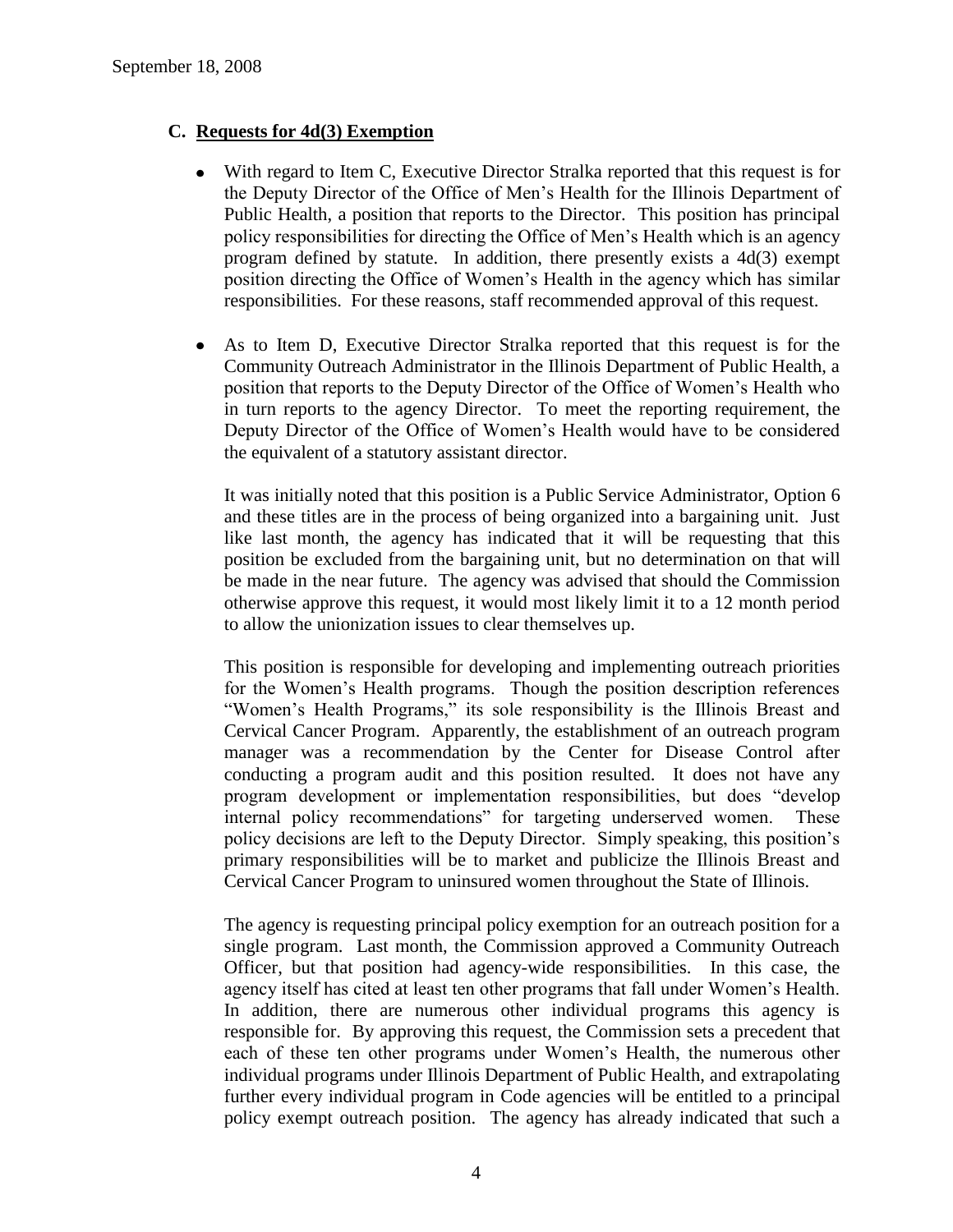position is "anticipated" for Men's Health for which it requested a 4d(3) exempt Deputy Director as Item C today. It is Staff's position that considering the narrow focus of this position and the lack of principal policy development or implementation, this position does not qualify for 4d(3) exemption and therefore recommends denial of this request.

It has also been conveyed to the agency that the Staff's recommendation to deny this request and any Commission decision to deny this request does not in any way indicate that this position or any other requested position which is not approved is not important or necessary or beneficial to the well-being of the State of Illinois. It simply means it does not qualify for principal policy exemption as set forth in the Personnel Code. The agency is free to fill this position using the State's established hiring methods.

DiAna Greene and Shannon Lightner from the Illinois Department of Public Health responded that this is a new initiative from the Governor to promote the Illinois Breast and Cervical Cancer Program. It is estimated that 9000 women will be diagnosed with either breast or cervical cancer this year, and when diagnosed early, the five-year survival rate is 98%. This is a \$16,000,000 program which takes up 30% of the Deputy Director's duties, and the federal government has provided funds for outreach. In response to a number of questions from the Commissioners, DiAna Greene and Shannon Lightner argued that a principal policy exemption for this position was warranted due to the need for autonomy, the limitations that are placed on the agency to appoint a qualified individual, and the variety of task forces and stakeholders that this individual will have to interact with. However, at a suggestion from the Chairman, the agency agreed to continue this request to allow it to review the position's responsibilities and possibly restructure its role in administering the Illinois Breast and Cervical Cancer Program to better illustrate why it should qualify for principal policy exemption.

# **IT WAS MOVED BY CHAIRMAN KOLKER, SECONDED BY COMMISSIONER DALIANIS, AND THE MOTION ADOPTED 5-0 TO GRANT AND CONTINUE THE REQUESTS FOR 4D(3) EXEMPTION FOR THE FOLLOWING POSITIONS:**

#### **The following 4d(3) exemption request was granted on September 18, 2008**:

#### **C. Illinois Department of Public Health**

| <b>Position Number</b>  | 40070-20-04-000-00-81               |
|-------------------------|-------------------------------------|
| <b>Position Title</b>   | Senior Public Service Administrator |
| Bureau/Division         | Office of Men's Health              |
| <b>Functional Title</b> | Deputy Director                     |
| Incumbent               | None                                |
| Supervisor              | Director                            |
| Location                | <b>Cook County</b>                  |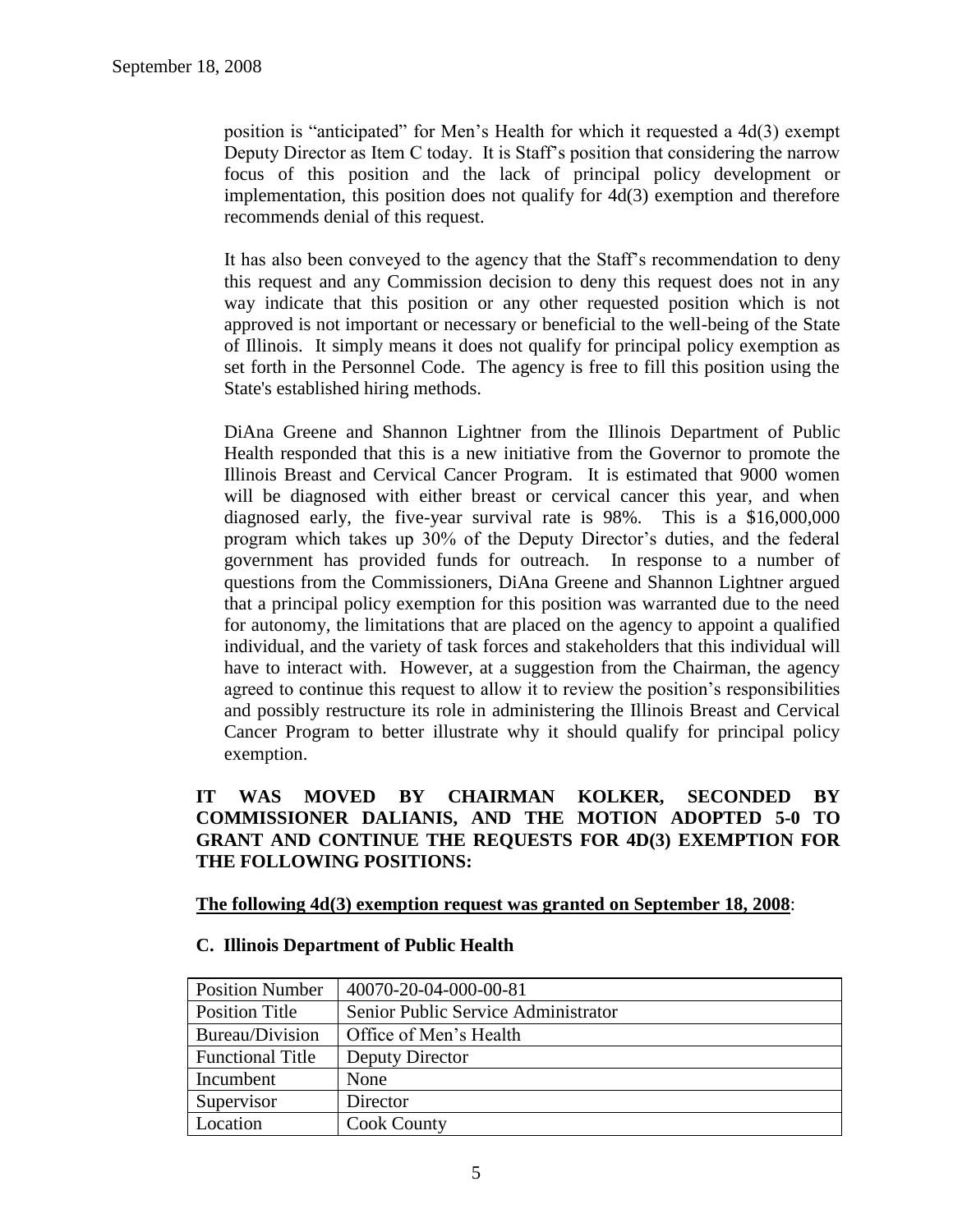# **The following 4d(3) exemption request was continued on September 18, 2008**:

| <b>Position Number</b>  | 37015-20-60-200-00-81                                        |
|-------------------------|--------------------------------------------------------------|
| Position Title          | <b>Public Service Administrator</b>                          |
| Bureau/Division         | Office of Women's Health                                     |
| <b>Functional Title</b> | <b>Community Outreach Administrator</b>                      |
| Incumbent               | None                                                         |
| Supervisor              | Deputy Director, Women's Health, who reports to the Director |
| Location                | <b>Cook County</b>                                           |

# **D. Illinois Department of Public Health**

# V. CLASS SPECIFICATIONS

**The following class titles were submitted for abolishment, creation, and revision by the Director of Central Management Services:**

#### Position Titles:

A. Public Aid Family Support Specialist 1 (abolish) Public Aid Family Support Specialist 2 (abolish)

Child Support Specialist Trainee (new) Child Support Specialist I (new) Child Support Specialist II (new)

Accountant (revise) Accountant Advanced (revise) Human Services Caseworker (revise) Public Aid Lead Casework Specialist (revise)

Analysis: Assistant Executive Director Barris reported that the Healthcare and Family Services (HFS) Division of Child Support Enforcement asked Central Management Services (CMS) to investigate the possibility of creating new classes for use in the Division. Basically, Accountant, Accountant Advanced, Human Services Caseworker, Public Aid Lead Casework Specialist, and Public Aid Family Support Specialist 1 positions in the Division would be cross-trained in order to provide comprehensive service to clients – especially in field offices. HFS proceeded to perform the crosstraining for the incumbents and CMS recommended establishment of the new classes of Child Support Specialist Trainee, Child Support Specialist I, and Child Support Specialist II. In addition, the vacant class of Public Aid Family Support Specialist 2 was recommended for abolishment as it was last used on March 1, 2000, and there are no plans to use the class again.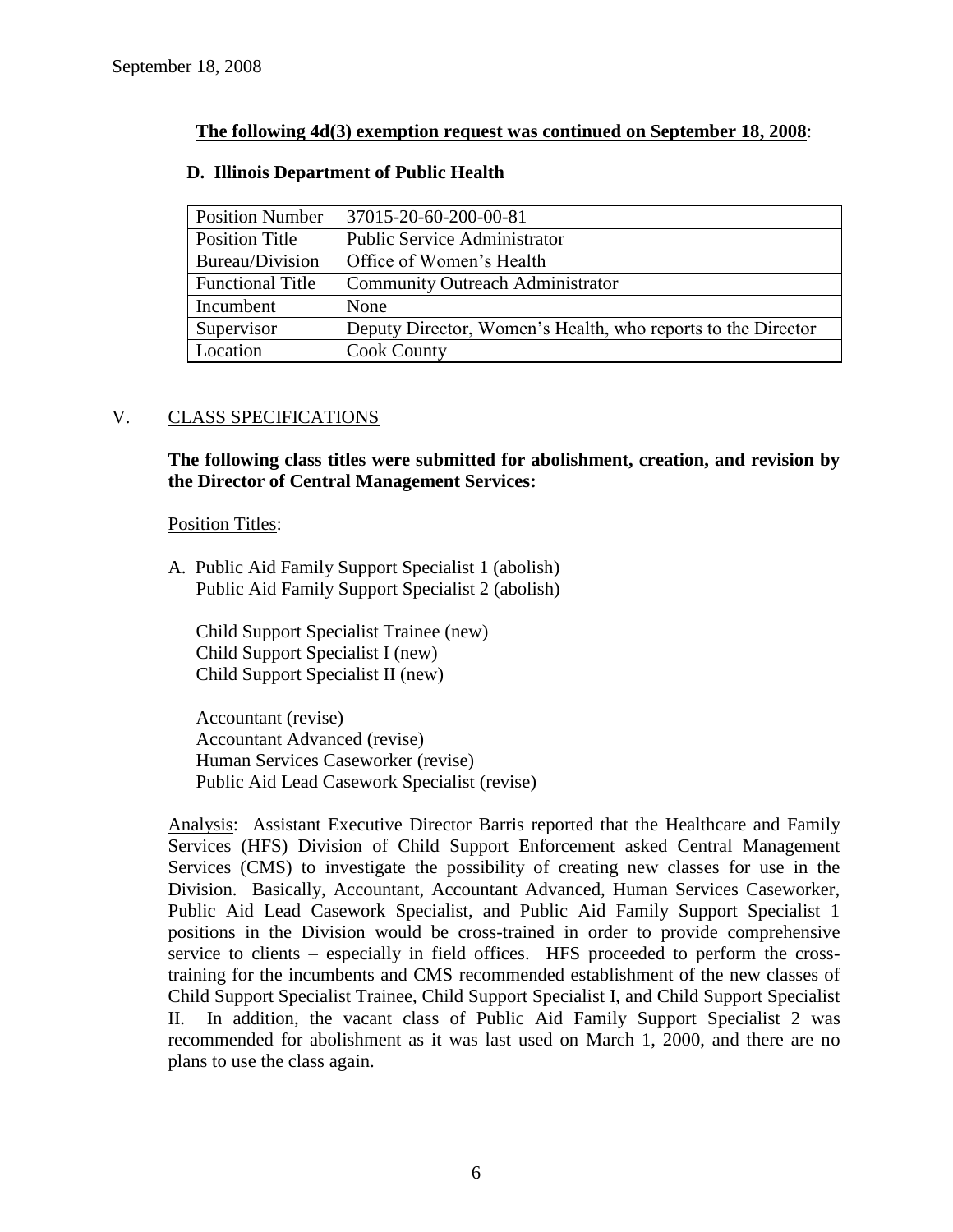# Position Title:

#### B. Fingerprint Technician Supervisor (new)

Analysis: Assistant Executive Director Barris reported that the Illinois State Police requested that Central Management Services conduct a study to determine if a new class, the Fingerprint Technician Supervisor, should be created to encompass positions serving as working supervisors for the Fingerprint Technicians in the Bureau of Identification. A working supervisor assigns and reviews work; provides guidance and training to assigned staff; counsels staff regarding work performance; reassigns staff to meet day-to-day operating needs; establishes annual goals and objectives; approves time off; prepares and signs performance evaluations, but does neither effectively recommend and impose disciplinary action nor adjust first level grievances. The Fingerprint Technician Supervisor must also be an experienced fingerprint technician since they will also have to provide technical assistance with difficult, non-routine fingerprint classifications.

Previously, experienced Fingerprint Technicians (RC-029) were temporarily assigned to Office Administrator IV positions to function as supervisors. However, the Office Administrator IV class is now included in the RC-028 bargaining unit and positions are not assigned to serve as working supervisors of RC-029 positions. Therefore, CMS created the Fingerprint Technician Supervisor class for full time positions serving as working supervisors of Fingerprint Technicians.

# **CHAIRMAN KOLKER MOVED TO APPROVE THE ABOLISHMENT, CREATION, AND REVISION OF THE FOLLOWING CLASS TITLES TO BE EFFECTIVE OCTOBER 1, 2008. THIS MOTION FAILED FOR LACK OF A SECOND.**

Commissioner Dalianis asked why jobs were not eliminated, as opposed to the classes being revised, if the employees did not have enough work to do in their positions. Commissioner Peterson asked about the education requirements of the classes at issue. John Logsdon, Agency Classifications, Department of Central Management Services, was teleconferenced for the meeting and he explained that the agency decided that the most efficient way to address the issue was by cross training the employees to take on more responsibilities and to revise the class, as opposed to eliminating any positions. Logsdon explained that the effect of the class revision was to provide training on top of whatever education the employees were previously required to have to obtain their positions. John Logsdon characterized this as a "win-win" for the agency and the employees.

**IT WAS MOVED BY CHAIRMAN KOLKER, SECONDED BY COMMISSIONER DALIANIS, AND THE MOTION ADOPTED 5-0 TO APPROVE THE ABOLISHMENT, CREATION, AND REVISION OF THE FOLLOWING CLASS TITLES TO BE EFFECTIVE OCTOBER 1, 2008:**

**A: Public Aid Family Support Specialist 1 (abolish) Public Aid Family Support Specialist 2 (abolish)**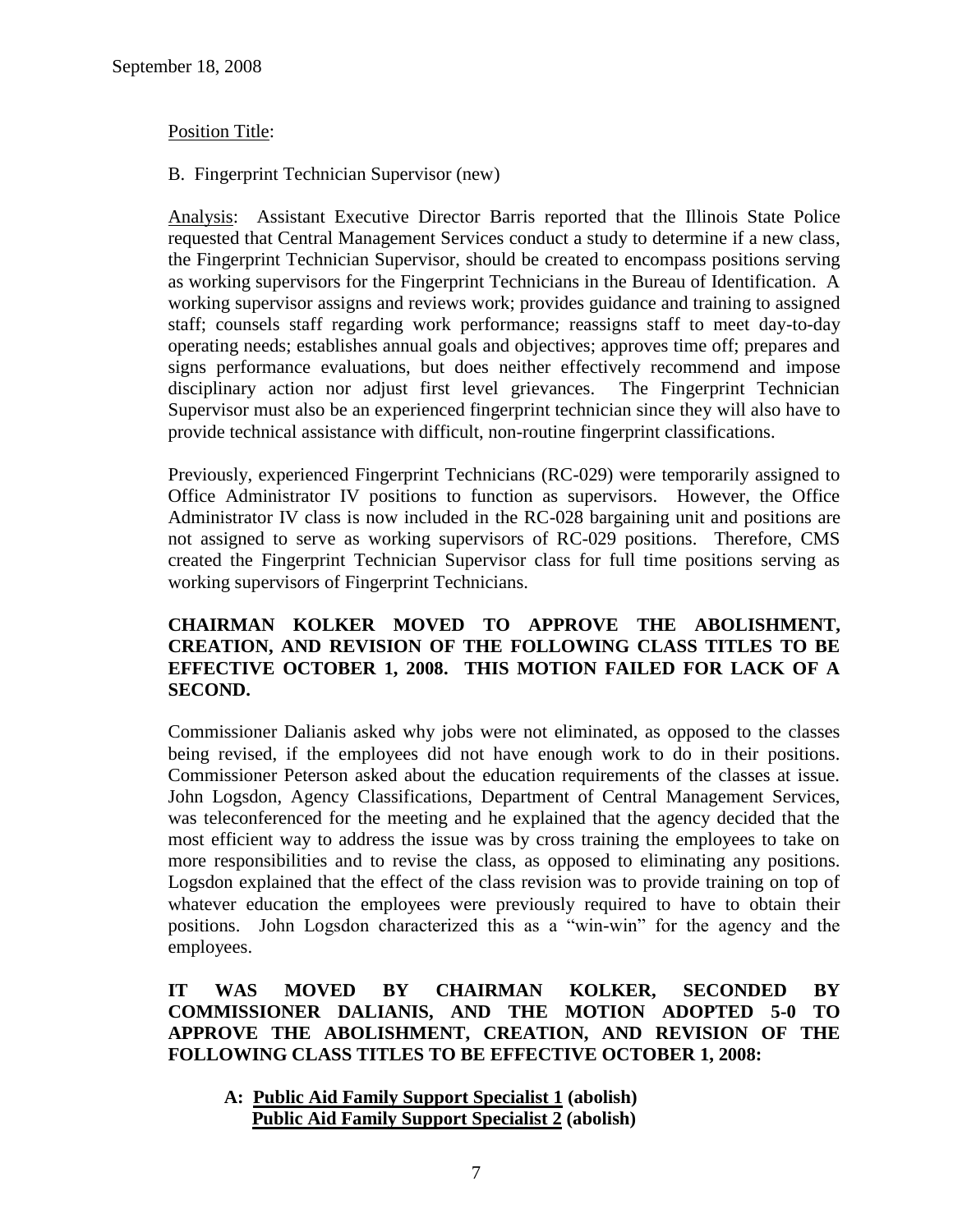**Child Support Specialist Trainee (new) Child Support Specialist I (new) Child Support Specialist II (new)**

**Accountant (revise) Accountant Advanced (revise) Human Services Caseworker (revise) Public Aid Lead Casework Specialist (revise)**

**B: Fingerprint Technician Supervisor (new)**

**IT WAS MOVED BY CHAIRMAN KOLKER, SECONDED BY COMMISSIONER DALIANIS, AND THE MOTION ADOPTED 5-0 TO DISAPPROVE ANY CLASS SPECIFICATIONS RECEIVED BY THE COMMISSION NOT CONTAINED IN THIS REPORT TO ALLOW ADEQUATE STUDY.** 

# VI. MOTION TO GO INTO EXECUTIVE SESSION

**IT WAS MOVED BY CHAIRMAN KOLKER, SECONDED BY COMMISSIONER DALIANIS, AND BY ROLL CALL VOTE THE MOTION ADOPTED 5-0 TO HOLD AN EXECUTIVE SESSION PURSUANT TO SUBSECTIONS 2(c)(1), 2(c)(4), AND 2(c)(11) OF THE OPEN MEETINGS ACT.** 

| <b>KOLKER</b>   | YES. | <b>EWELL</b>    | YES |
|-----------------|------|-----------------|-----|
| <b>PETERSON</b> | YES. | <b>DALIANIS</b> | YES |
| <b>BUKRABA</b>  | YES. |                 |     |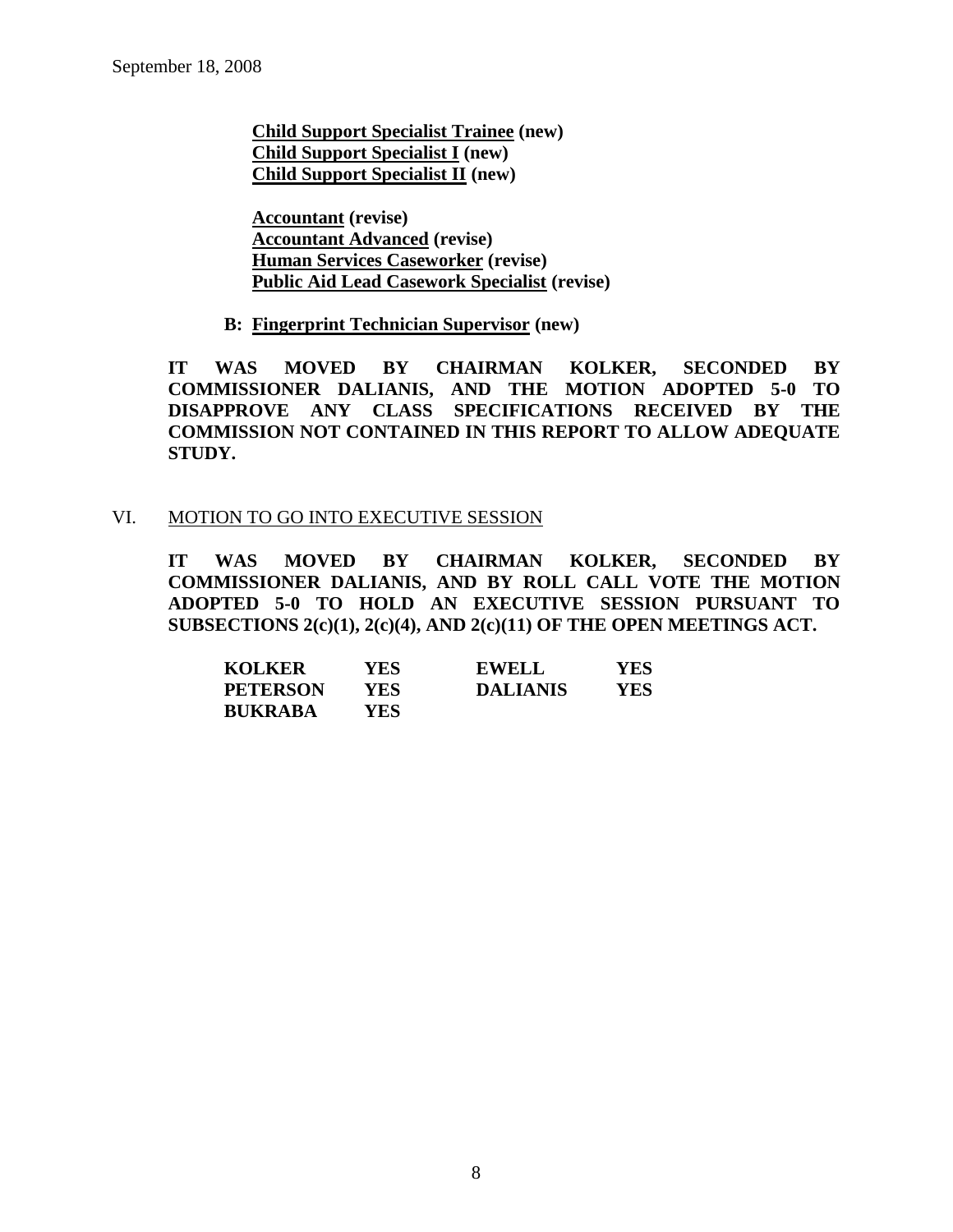#### VII. RECONVENE MEETING

Upon due and proper notice the regular meeting of the Illinois Civil Service Commission was reconvened at 160 North LaSalle Street, Suite S-901, Chicago, Illinois at 9:50 a.m.

#### PRESENT

Chris Kolker, Chairman; Raymond W. Ewell, Barbara J. Peterson, Betty A. Bukraba, and Ares G. Dalianis, Commissioners; Daniel Stralka, Executive Director; and Andrew Barris, Assistant Executive Director.

# VIII. NON-MERIT APPOINTMENT REPORT

The Personnel Code permits non-merit appointments for a limited period of time, i.e., emergency appointments shall not exceed 60 days and shall not be renewed, and positions shall not be filled on a temporary or provisional basis for more than six months out of any twelve-month period. Consecutive non-merit appointments are not violative of the Code, however, they do present a possible evasion of merit principles and should be monitored. Set forth below is the number of consecutive non-merit appointments made by each department. These statistics are from the Department of Central Management Services' Consecutive Non-Merit Report.

| Agency                                | 7/31/08 | 8/31/08  | 8/31/07           |
|---------------------------------------|---------|----------|-------------------|
| Agriculture                           | 2       | 3        | 8                 |
| <b>Arts Council</b>                   |         |          | 0                 |
| <b>Central Management Services</b>    |         | 3        | 9                 |
| <b>Children and Family Services</b>   | 12      | 7        |                   |
| <b>Criminal Justice Authority</b>     | ( )     |          | $\mathbf{\Omega}$ |
| <b>Employment Security</b>            |         | 7        | 0                 |
| <b>Healthcare and Family Services</b> | 9       | 13       | 15                |
| <b>Historic Preservation</b>          | 9       | 0        | 22                |
| <b>Human Services</b>                 |         | 3        |                   |
| <b>Investment Board</b>               |         |          | ∩                 |
| <b>Natural Resources</b>              | 26      | 25       | 29                |
| Property Tax Appeal Board             |         |          |                   |
| <b>State Police</b>                   |         | $\bf{0}$ | 0                 |
| <b>State Retirement Systems</b>       |         |          | 0                 |
| Transportation                        | 5       | 15       | 67                |
| Veteran's Affairs                     | 2       | 0        |                   |
| Workers' Compensation Commission      | 3       | 4        |                   |
| Totals                                | 87      | 85       | 162               |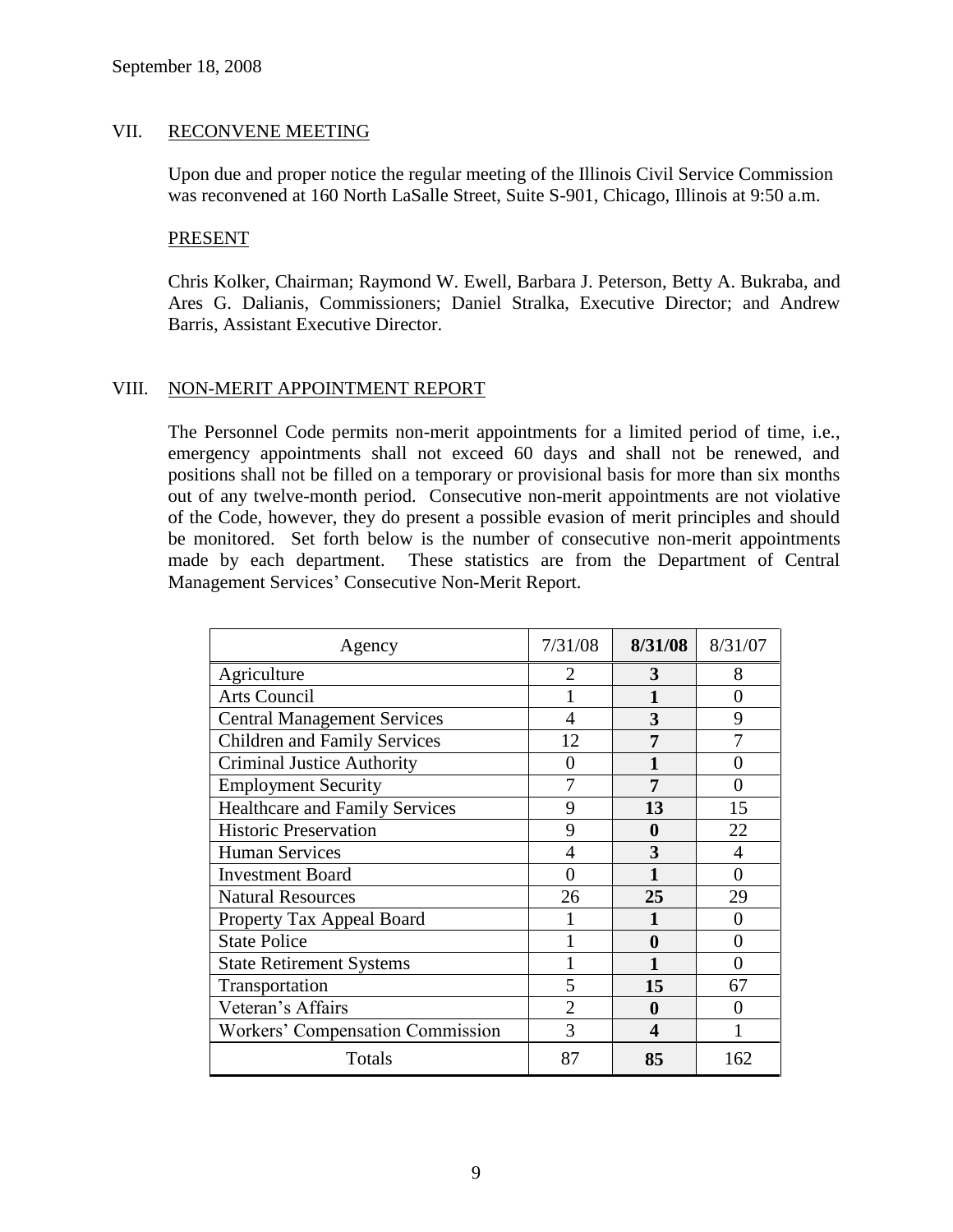# IX. PUBLICLY ANNOUNCED DECISIONS RESULTING FROM APPEAL

# **ON REMAND**

#### **DA-38-01**

| Employee  | <b>Elizabeth Terrell</b> | <b>Appeal Date</b>   | 2/13/01                          |
|-----------|--------------------------|----------------------|----------------------------------|
| Agency    | <b>DHS</b>               | <b>Decision Date</b> | 8/08/02                          |
| Type      | Discharge                | ALJ                  | <b>Leonard Sacks and</b>         |
|           |                          |                      | <b>Andrew Barris</b>             |
| Change(s) | Abuse of service         | Recommended          | Additional findings of fact and  |
|           | recipient                | Decision             | conclusions of law in support of |
|           |                          |                      | its decision and in accordance   |
|           |                          |                      | with memorandum and order.       |

**IT WAS MOVED BY COMMISSIONER PETERSON, SECONDED BY COMMISSIONER EWELL, AND BY ROLL CALL VOTE OF 3-0 THE MOTION ADOPTED TO MAKE THESE ADDITIONAL FINDINGS OF FACT AND CONCLUSIONS OF LAW IN SUPPORT OF ITS DECISION (AND IN ACCORDANCE WITH THE CIRCUIT COURT OF COOK COUNTY"S MEMORANDUM AND ORDER DATED JUNE 4, 2008).**

**FINDINGS OF FACT: THE FOLLOWING PARAGRAPHS OF THE "FACTS" SECTION OF THE ALJ"S RECOMMENDED DECISION DATED AUGUST 8, 2002 WERE RELIED UPON IN SUPPORT OF ITS DECISION: PARAGRAPHS 4, 5, 6, 7, 8, 9, 10, 11, 12, 13, 14, 15, 16, 17, 18, 19, 20, 21, 22, 23, 24, 25, 26, 27, 28, 29, 30, 33, 38, 39, 40, 42, 45, 46, 50, 51, AND 52. ATTACHED TO THIS FINDING AND DECISION OF THE COMMISSION IS THE RECOMMENDED DECISION DATED AUGUST 8, 2002 AND THE PHOTOGRAPHS REFERENCED IN THE DECISION AS EXHBITS 4 – 8. THE TESTIMONY OF TYLER AND HAYSLETT WAS CONSISTENT IN THAT TERRELL WAS IN THE BATHROOM WITH THE RESIDENT AND A COMMOTION TOOK PLACE. DUE TO THE CONSISTENCIES IN THEIR TESTIMONY AND THE CORROBORATIVE PHYSICAL EVIDENCE, THE COMMISSION FOUND THEM TO BE CREDIBLE WITNESSES. THEIR EXPLANATION FOR NOT PROVIDING COMPLETE AND ACCURATE STATEMENTS TO THE AGENCY INVESTIGATOR IS BELIEVABLE ESPECIALLY CONSIDERING THERE IS NO EVIDENCE THEY WERE UNDER OATH WHEN THE ORIGINAL STATEMENTS WERE MADE. THEIR TESTIMONY IN THE CRIMINAL TRIAL WAS GIVEN UNDER OATH.** 

**THE JURY"S VERDICT IN THE CRIMINAL TRIAL WAS DISREGARDED SINCE TERRELL IS NOT CHARGED CRIMINALLY BEFORE THE COMMISSION AND THERE IS A LESSER BURDEN OF PROOF. THEIR TESTIMONY ESTABLISHED THAT ELIZABETH TERRELL WAS ALONE WITH THE RESIDENT IN THE SHOWER AREA WHEN A COMMOTION OCCURRED AND THE RESIDENT SUFFERED INJURIES. NO OTHER**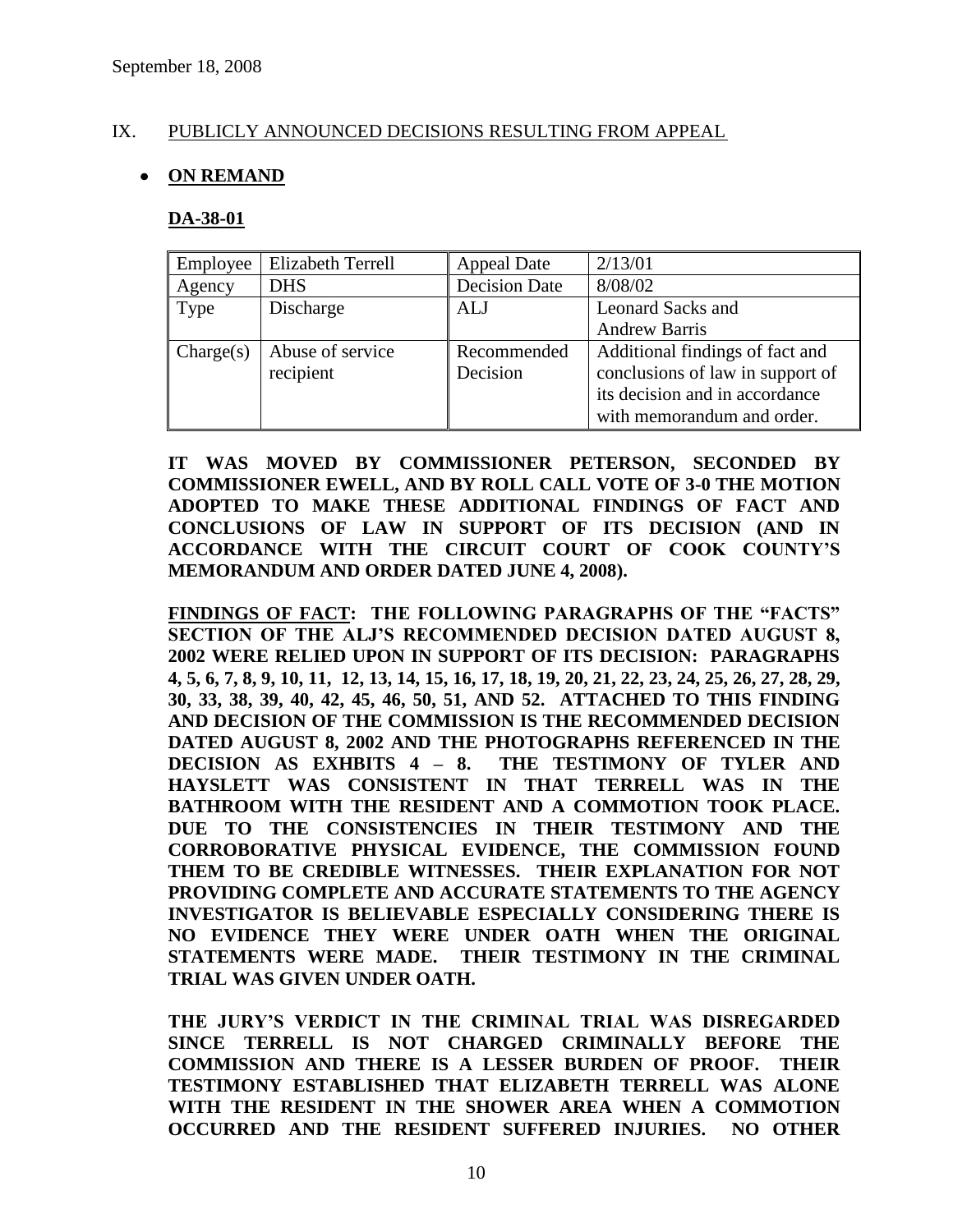**TESTIMONY WAS PROVIDED TO EXPLAIN HOW OR WHEN THE INJURIES TO THE RESIDENT OCCURRED BY EITHER THE AGENCY OR ELIZABETH TERRELL. IT IS UNCONTROVERTED THAT THE DISABLED RESIDENT, WHO IS WITHOUT VERBAL COMMUNICATION SKILLS, SUFFERED INJURIES. THE SIZE OF THE RED MARKS, AS ILLUSTRATED IN EXHIBITS 4-8, WAS CONSISTENT WITH AN IMPRINT FROM A METAL SERVING SPOON. GIVEN THAT TERRELL WAS RESPONSIBLE FOR BATHING THE RESIDENT ON OR ABOUT THE TIME THE INJURIES OCCURRED, THE PREPONDERANCE OF THE EVIDENCE INDICATES THAT TERRELL INJURED THE RESIDENT WITH A SERVING SPOON WHILE THE RESIDENT WAS IN TERRELL"S CARE.** 

**CONCLUSIONS OF LAW: THE EXISTENCE OF THE INJURIES TO THE DISABLED RESIDENT, THE CONSISTENT TESTIMONY OF TYLER AND HAYSLETT REGARDING THE PRESENCE OF TERRELL IN THE BATHROOM WITH THE RESIDENT WHEN A COMMOTION OCCURRED, THE TIME FRAME WITHIN WHICH THE INJURY MUST HAVE NECESSARILY OCCURRED, AND ELIZABETH TERRELL IN CARE OF THE DISABLED RESIDENT AT THE TIME IN QUESTION WERE SUFFICIENT TO ESTABLISH BY A PREPONDERANCE OF THE EVIDENCE THAT IT IS MORE PROBABLY TRUE THAN NOT TRUE THAT ELIZABETH TERRELL COMMITTED THE ACTIONS SET FORTH IN THE CHARGES AGAINST HER. ADDITIONALLY, THESE ACTIONS DEMONSTRATE A SIGNIFICANT SHORTCOMING WHICH RENDERS ELIZABETH TERRELL"S CONTINUANCE IN HER POSITION DETRIMENTAL TO THE DISCIPLINE AND EFFICIENCY OF THE SERVICE AND WHICH THE LAW AND SOUND PUBLIC OPINION RECOGNIZE AS GOOD CAUSE FOR HER NO LONGER HOLDING THE POSITION OF MENTAL HEALTH TECHNICIAN III.**

| <b>KOLKER</b>   |      | <b>EWELL</b>    | YES |
|-----------------|------|-----------------|-----|
| <b>PETERSON</b> | YES. | <b>DALIANIS</b> |     |
| <b>BUKRABA</b>  | YES. |                 |     |

**DISCHARGE**

**DA-9-08**

| Employee  | Thomas W. Bolinger                              | <b>Appeal Date</b>   | 9/21/07               |
|-----------|-------------------------------------------------|----------------------|-----------------------|
| Agency    | <b>ISP</b>                                      | <b>Decision Date</b> | 9/05/08               |
| Type      | Discharge                                       | ALJ                  | <b>Andrew Barris</b>  |
| Change(s) | Conduct unbecoming, failure to obey Recommended |                      | Charges are partially |
|           | state law, and failure to notify                | Decision             | proven and do         |
|           | supervisor of investigation                     |                      | warrant discharge.    |

**IT WAS MOVED BY CHAIRMAN KOLKER, SECONDED BY COMMISSIONER DALIANIS, AND BY ROLL CALL VOTE OF 5-0 THE MOTION ADOPTED TO AFFIRM AND ADOPT THE ADMINISTRATIVE LAW**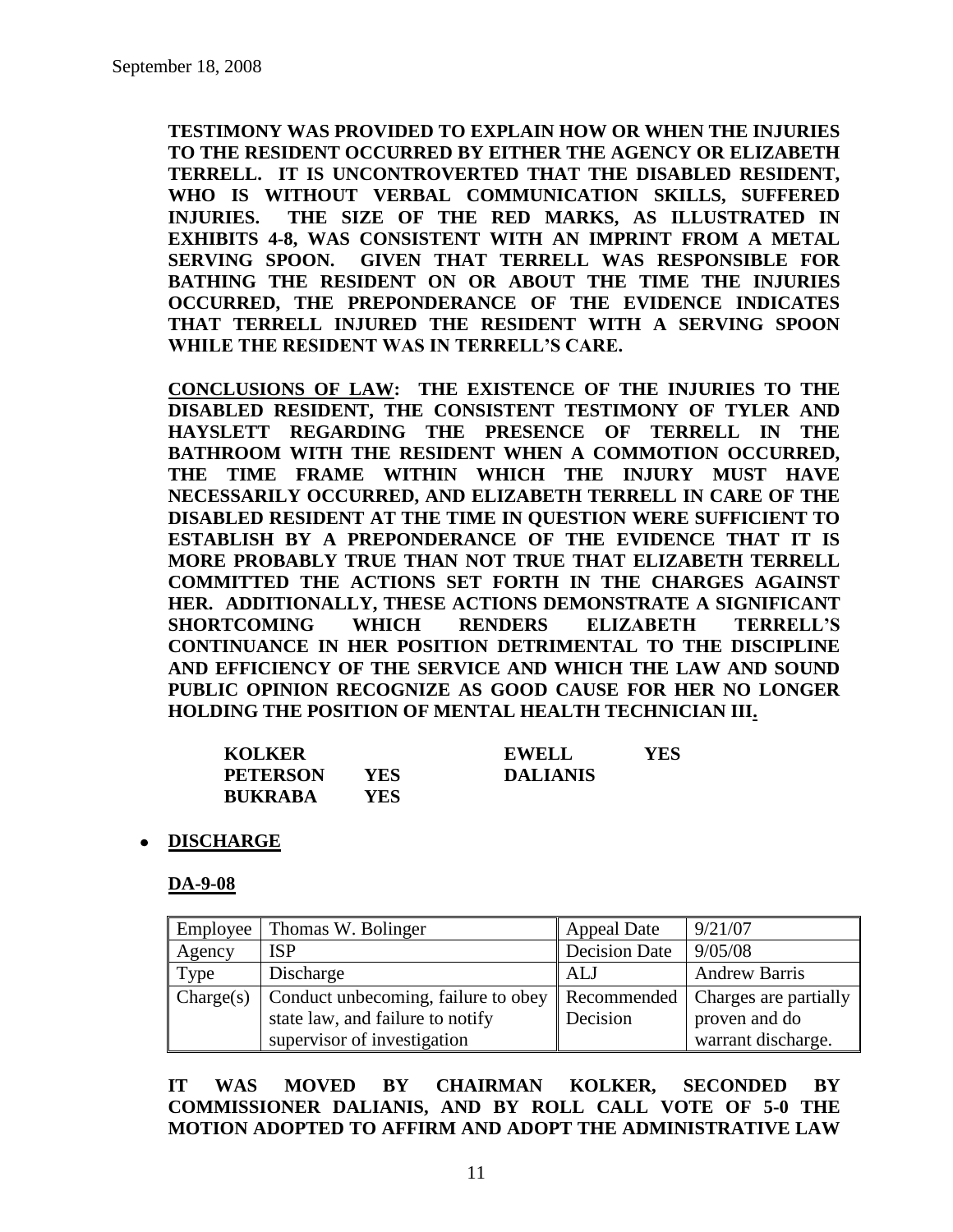# **JUDGE"S RECOMMENDED DECISION THAT THE WRITTEN CHARGES HAVE BEEN PARTIALLY PROVEN AND DO WARRANT DISCHARGE FOR THE REASONS SET FORTH IN THE RECOMMENDED DECISION.**

| <b>KOLKER</b>   | YES. | <b>EWELL</b>    | YES. |
|-----------------|------|-----------------|------|
| <b>PETERSON</b> | YES  | <b>DALIANIS</b> | YES. |
| <b>BUKRABA</b>  | YES. |                 |      |

# **DISCHARGE**

#### **DA-48-08**

| Employee  | John Rogganbuck                          | Appeal Date             | 5/23/08                                                   |
|-----------|------------------------------------------|-------------------------|-----------------------------------------------------------|
| Agency    | <b>DHS</b>                               | <b>Decision Date</b>    | 9/05/08                                                   |
| Type      | Discharge                                | ALJ                     | Daniel Stralka                                            |
| Change(s) | Sleeping on duty;<br>dereliction of duty | Recommended<br>Decision | Charges are partially proven and do<br>warrant discharge. |

**IT WAS MOVED BY CHAIRMAN KOLKER, SECONDED BY COMMISSIONER BUKRABA, AND BY ROLL CALL VOTE OF 5-0 THE MOTION ADOPTED TO MODIFY THE ADMINISTRATIVE LAW JUDGE"S RECOMMENDED DECISION TO THE EXTENT SET FORTH BELOW THAT THE WRITTEN CHARGES HAVE TECHNICALLY BEEN PARTIALLY PROVEN BUT DO NOT WARRANT DISCHARGE SINCE THE EMPLOYEE"S STATE OF "SLEEP" WHEN OBSERVED BY ROBIN KRESS WAS INVOLUNTARY AS HE WAS HAVING A HYPOGLYCEMIC REACTION AT THE TIME. EVEN THOUGH KRESS TESTIFIED THAT SHE IS FAMILIAR WITH INDIVIDUALS HAVING A HYPOGLYCEMIC REACTION, SHE ALSO TESTIFIED THAT ONE OF THE SYMPTOMS IS SLEEPINESS. SHE ALSO TESTIFIED THAT ANOTHER SYMPTOM WAS COFUSION WHICH INDICATES WHY ROGGANBUCK WAS UNABLE TO INFORM HER OF THIS WHEN HE WAS ROUSED SINCE SHE ABRUPTLY LEFT THE SCENE.** 

**IT IS UNDISPUTED THAT THE EMPLOYEE HAD BEEN DIAGNOSED AS A DIABETIC AT THE TIME OF THE INCIDENT, THOUGH HE HAD NOT NOTIFIED THE AGENCY OF THIS WHICH HE WAS OBLIGATED TO DO, BECAUSE IT COULD AFFECT HIS ABILITY TO PERFORM HIS JOB DUTIES AT TIMES. IT IS ALSO UNDISPUTED THAT HE HAD PREVIOUSLY RECEIVED DISCIPLINE FOR SLEEPING ON DUTY AND THAT THE AGENCY AND FACILITY HAVE A POLICY WHICH PROVIDES FOR DISCHARGE AFTER THE SECOND OFFENSE WHICH HAS BEEN CONSISTENTLY ENFORCED OVER THE YEARS. IN ADDITION, THE CIRCUMSTANCES BEHIND THE DELAYED TRANSPORTATION WERE BEYOND HIS CONTROL AND CAUSED HIM TO MISS HIS USUAL MEAL TIME WHICH EXACERBATED HIS CONDITION. GIVEN ALL THIS, ROGGANBUCK WAS TECHNICALLY IN VIOLATION OF THE POLICY, BUT THE UNIQUE NATURE OF THIS INCIDENT DOES NOT CONSTITUTE A**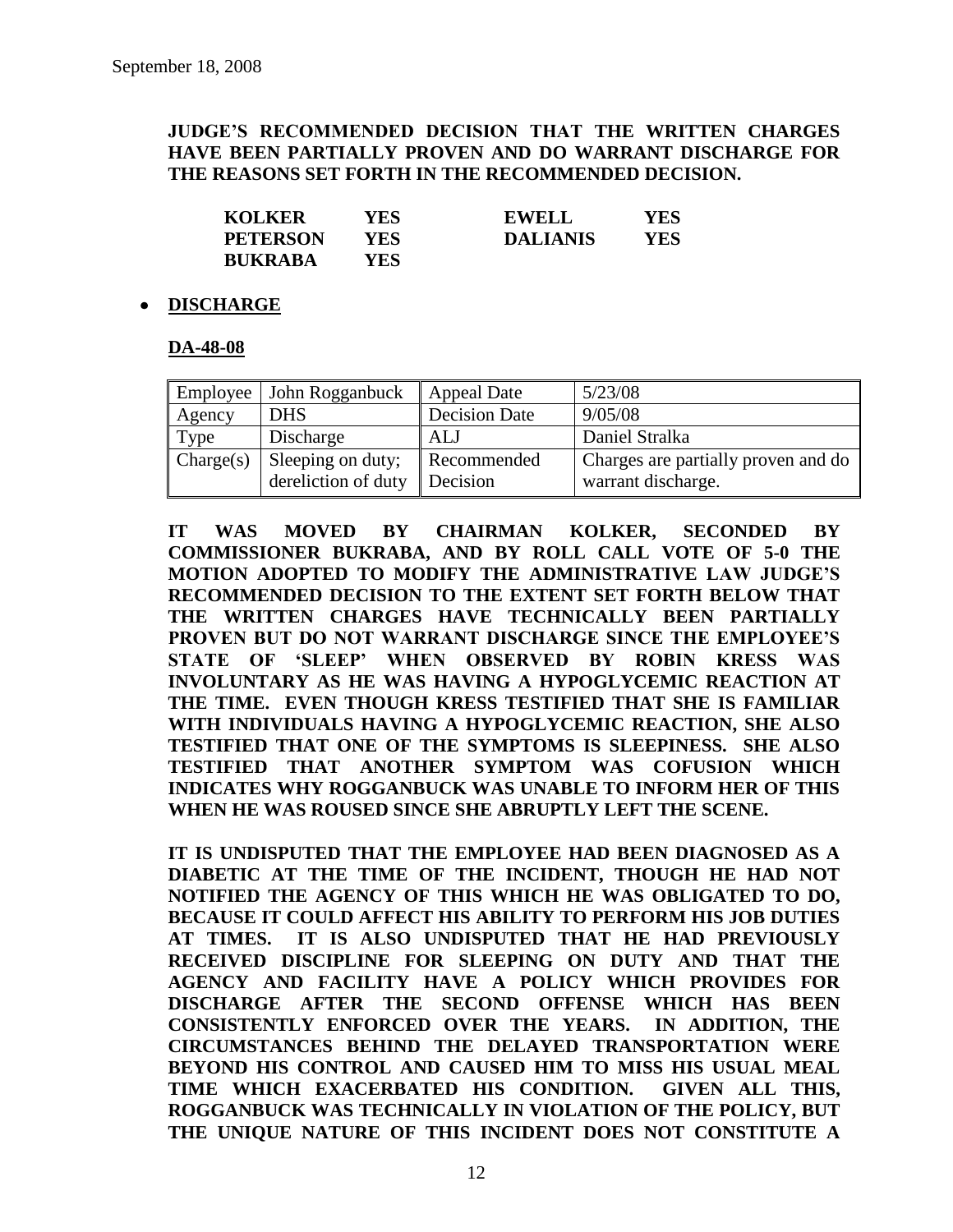**SUBSTANTIAL SHORTCOMING WHICH RENDERS HIS CONTINUANCE IN HIS POSITION IN SOME WAY DETRIMENTAL TO THE DISCIPLINE AND EFFICIENCY OF THE SERVICE AND WHICH THE LAW AND SOUND PUBLIC OPINION RECOGNIZE AS GOOD CAUSE FOR HIM TO NO LONGER HOLD HIS POSITION. THEREFORE, SAID CHARGES WARRANT A 30-DAY SUSPENSION IN LIEU OF DISCHARGE.**

| <b>KOLKER</b>   | YES  | <b>EWELL</b>    | YES |
|-----------------|------|-----------------|-----|
| <b>PETERSON</b> | YES. | <b>DALIANIS</b> | YES |
| <b>BUKRABA</b>  | YES. |                 |     |

# X. APPEALS TERMINATED WITHOUT DECISION ON THE MERITS

# **DISMISSED**

#### **DA-46-08**

| Employee  | Danny K. Johnson       | <b>Appeal Date</b>      | 5/19/08                                     |
|-----------|------------------------|-------------------------|---------------------------------------------|
| Agency    | <b>CMS</b>             | <b>Decision Date</b>    | 9/05/08                                     |
| Type      | Discharge              | ALJ                     | Daniel Stralka                              |
| Change(s) | Employee not certified | Recommended<br>Decision | Dismissed; default (no show<br>at hearing). |

#### **DA-3-09**

|           | Employee   Kimberly C. Johnson | <b>Appeal Date</b>      | 7/23/08                                                        |
|-----------|--------------------------------|-------------------------|----------------------------------------------------------------|
| Agency    | <b>DHS</b>                     | <b>Decision Date</b>    | 8/25/08                                                        |
| Type      | Discharge                      | ALJ                     | <b>Andrew Barris</b>                                           |
| Change(s) | Unauthorized<br>absences       | Recommended<br>Decision | Dismissed; withdrawn (will<br>pursue via grievance procedure). |

**IT WAS MOVED BY CHAIRMAN KOLKER, SECONDED BY COMMISSIONER BUKRABA, AND BY ROLL CALL VOTE OF 5-0, THE MOTION ADOPTED TO AFFIRM AND ADOPT THE ADMINISTRATIVE LAW JUDGES" RECOMMENDED DECISIONS TO DISMISS THE DANNY K. JOHNSON AND THE KIMBERLY C. JOHNSON APPEALS.**

| <b>KOLKER</b>   | YES. | <b>EWELL</b>    | <b>YES</b> |
|-----------------|------|-----------------|------------|
| <b>PETERSON</b> | YES  | <b>DALIANIS</b> | YES        |
| <b>BUKRABA</b>  | YES. |                 |            |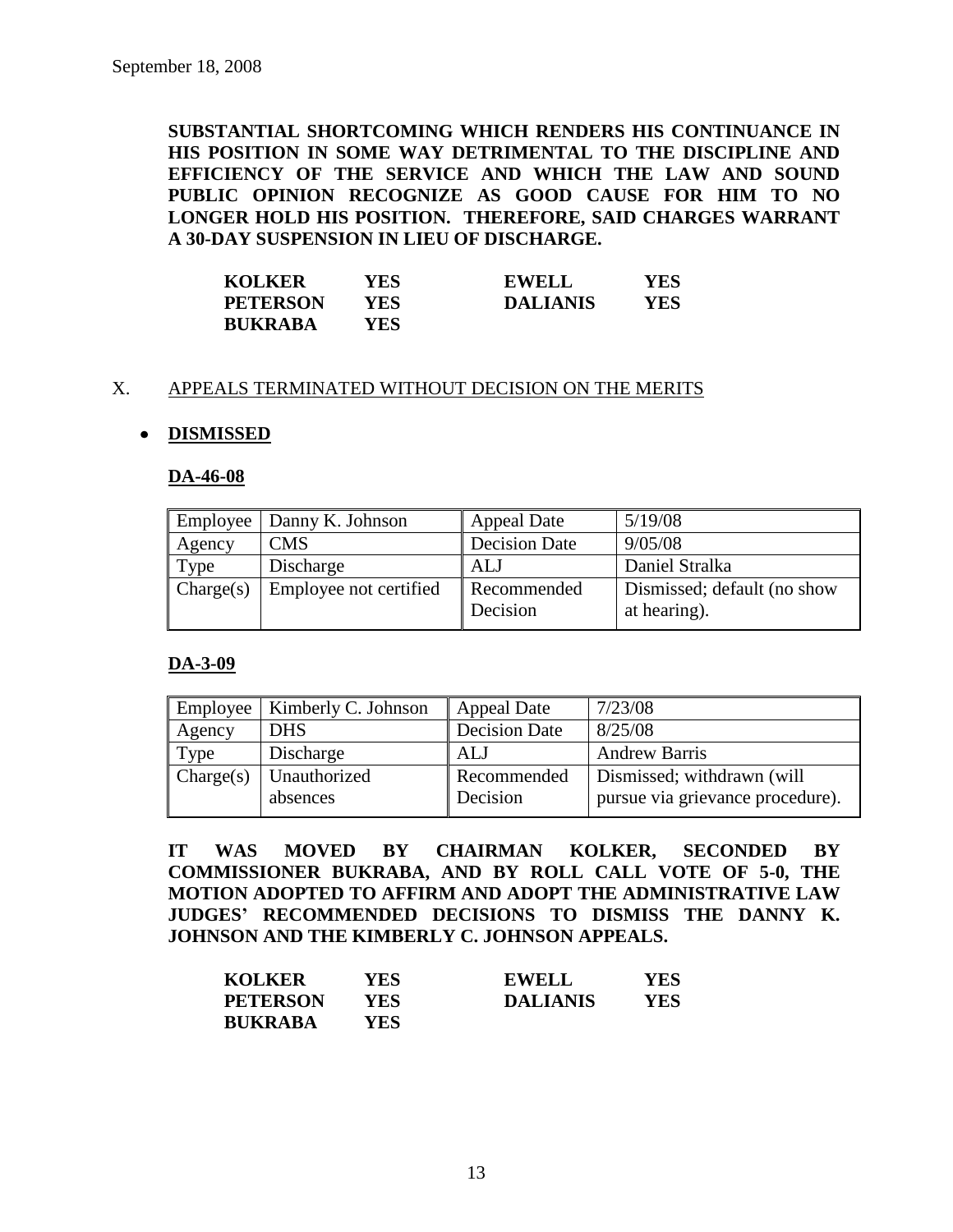# XI. REVIEW OF EXECUTIVE SESSION MINUTES PURSUANT TO OPEN MEETINGS ACT

I**T WAS MOVED BY CHAIRMAN KOLKER, SECONDED BY COMMISSIONER DALIANIS, AND THE MOTION ADOPTED 5-0 THAT AFTER REVIEW OF EXECUTIVE SESSION MINUTES PURSUANT TO THE OPEN MEETINGS ACT, THE NEED FOR CONFIDENTIALITY STILL EXISTS AS TO ALL THOSE MINUTES.**

#### XI. STAFF REPORT

Executive Director Daniel Stralka reported that:

- The 2008 SECA campaign kicked off September 14, 2008 and will run through November 14, 2008.
- Group insurance benefit choice option period 2 will be October 27, 2008 through November 14, 2008. Effective date of changes elected during this period will begin January 1, 2009.
- An issue has arisen regarding Agendas and Minutes containing information about employees' discharge appeals with the Commission. Since the Agendas and Minutes are available on the internet, a search engine like Google will lead searchers to the information about appeals when the employees' names are typed. This information is available even if they entered into a settlement agreement with the State that allowed them to resign. Once an appeal is filed, it becomes a public record by State law, but Staff considered minimizing the information contained in the summary boxes to eliminate any reference to the specific actions that led to the charges and just to indicate what rule or rules were alleged to have been violated. Another alternative is to eliminate the box altogether. After discussion, it was the consensus of the Commissioners to continue use of the summary boxes with consideration given to the description of the charges therein.

There was discussion among the Commissioners about changing the start time of the November 20, 2008 Commission meeting to 1:00 p.m. in order to benefit the State and the work of the Commission by minimizing travel expenditures and allowing agency representatives to more easily attend Commission meetings.

# **IT WAS MOVED BY COMMISSIONER PETERSON, SECONDED BY CHAIRMAN KOLKER, AND THE MOTION ADOPTED 5-0 TO APPROVE THE START TIME FOR THE NOVEMBER 20, 2008 MEETING IN SPRINGFIELD TO BE CHANGED FROM 10:30 A.M. TO 1:00 P.M.**